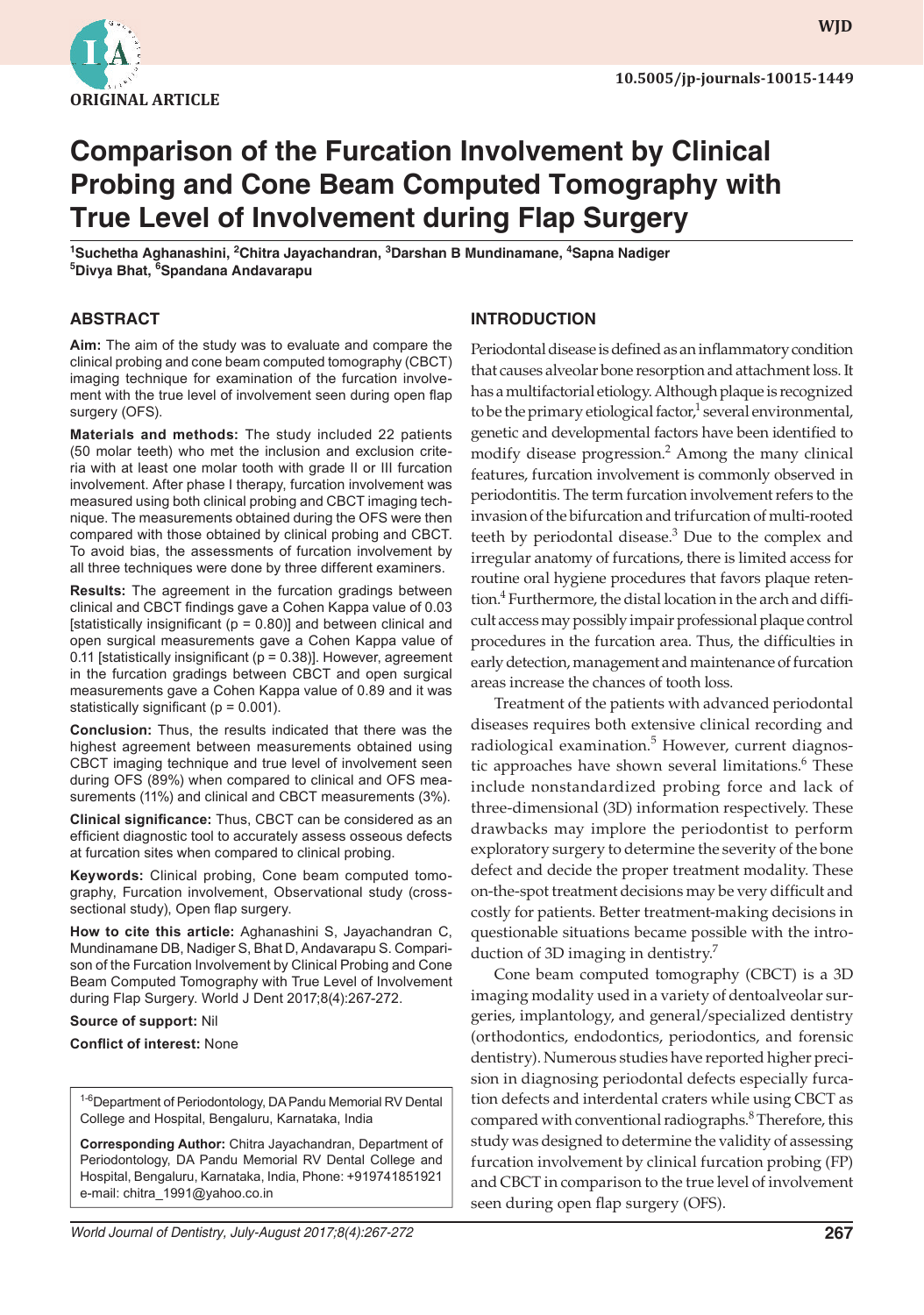# **AIMS**

- To evaluate the grade of furcation involvement using Glickman classification with a Nabers probe
- To evaluate the furcation involvement by using the CBCT imaging technique
- To compare the clinical probing and imaging technique examination of the furcation involvement with the true level of involvement seen during OFS.

# **MATERIALS AND METHODS**

 A clinical study was conducted in the Department of Periodontology, DA Pandu Memorial RV Dental College and Hospital, Bengaluru, Karnataka, India. This study was conducted on 22 patients (12 males and 10 females) with 50 molar teeth with furcation involvement to determine the validity of assessing furcation involvement by clinical FP and CBCT in comparison to the true situation during OFS. The ethical clearance for the study was obtained from the ethical committee and review board of the institution. The participants were explained about the study, and a written consent was obtained from all participants.

## **Inclusion Criteria**

- Patients with chronic periodontitis with one or more Glickman grades II or III furcation defects with horizontal and vertical components of at least 1 mm
- Aged between 30 and 65 years
- Both sexes were included in the study
- No systemic conditions that would contraindicate routine periodontal procedures.

## **Exclusion Criteria**

- Pregnant and lactating patients
- Uncontrolled systemic disease
- History of radiation therapy
- Grade I furcation involvements (minimal bone loss) and grade IV furcation involvements
- Third molars
- Patients under the age of 18
- Teeth exhibiting grades II and III mobility
- Acute oral infections.

 The study population included 22 patients who met the inclusion and exclusion criteria with at least one molar tooth with grade II or III furcation involvement. All these patients were asked to participate in the study and give the informed consent. A total of 50 molar teeth with furcation involvement were then measured using both clinical probing and CBCT imaging technique.

 Phase I therapy, which included oral hygiene instructions, scaling and root planing using hand and ultrasonic instruments, were performed before the clinical and CBCT measurements.

 Clinical measurements were done with a Nabers probe. To detect involvement, the tip of the probe is moved toward the presumed location of the furcation and then curved into the furcation area. For the mesial surfaces of maxillary molars, this is the best done from a palatal direction, as the mesial furcation is located palatal to the midpoint of the mesial surface. The distal furcation of maxillary molars is located from a buccal or palatal approach.<sup>9</sup> The grading was done according to the Glickman grading system. All these measurements obtained were recorded.

 CBCT was taken using the Sirona Orthophos XG-3D CBCT (Vowel size of 0.1 mm in HD mode). The CBCT measurements were performed by measuring the deepest horizontal furcation defect at each furcation entrance. The CBCT measurements were analyzed in the axial, sagittal, and coronal sections that made the defect visible and easily measurable. The furcation entrance was used as the anatomical location to align the cross-sections of the different planes. $10$  These measurements were then recorded. The examiner did not have access to clinical measurements while evaluating the CBCTs.

 Routine preparation with povidone iodine was carried out and local anesthesia (2% lignocaine hydrochloride with 1 in 80,000 adrenaline) was instituted. Then, crevicular incisions were given using No. 15 blade, and the flaps were elevated using blunt dissection with the help of a No. 9 Molt periosteal elevator. A thorough debridement was carried out using curettes #7-8 and #9-10 in the furcation areas. All the granulation tissue was removed to ensure a clean site followed by thorough root planing. After the in-depth debridement, the furcation area was evaluated using Nabers probe. All the measurements were recorded.

 The measurements obtained during the OFS were then compared with those obtained by clinical probing and imaging technique CBCT.

 To avoid any kind of bias, the assessment of furcation involvement by clinical probing, CBCT imaging technique, and during OFS were done by three different examiners. Cohen Kappa statistical test was used to compare the agreement of furcation gradings obtained during clinical probing, CBCT imaging, and OFS.

# **RESULTS**

 The distribution of the furcation grading obtained by all three different techniques is presented in Table 1 and Graph 1.

The test results revealed that CBCT finding yielded 6 grade I, 28 grade II and 16 grade III defects, whereas clinical evaluation yielded 30 grade II and 20 grade III defects. This agreement in the furcation gradings between clinical and CBCT findings gave a Cohen Kappa value

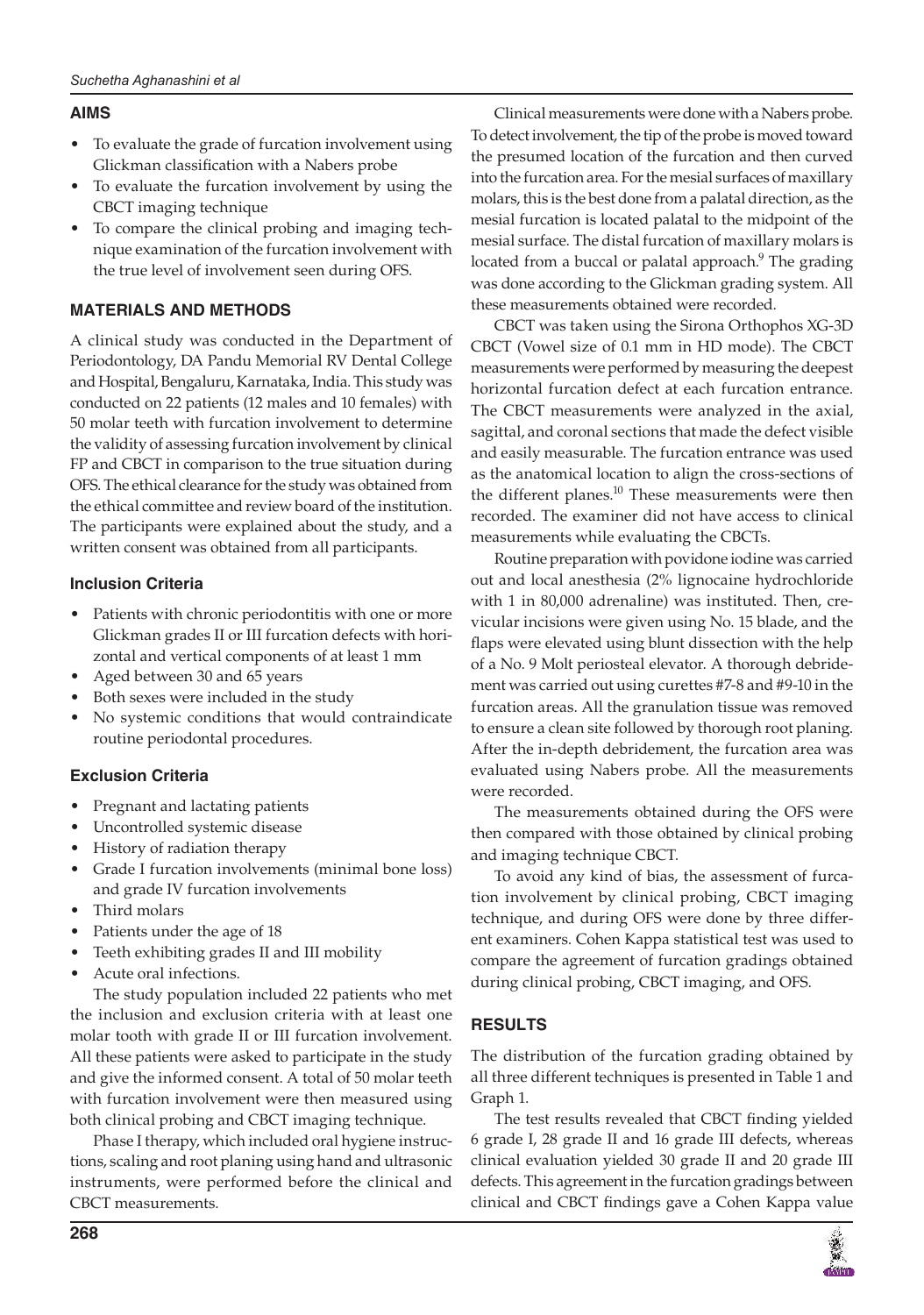29

*Comparison of the Furcation Involvement by Clinical Probing and Cone Beam Computed Tomography with True Level*

35

30

| Method      | Grading   | n(%)    |
|-------------|-----------|---------|
| Clinical    | Grade II  | 30(60)  |
|             | Grade III | 20(40)  |
| <b>CBCT</b> | Grade I   | 6(12)   |
|             | Grade II  | 28 (56) |
|             | Grade III | 16 (32) |
| <b>OFS</b>  | Grade I   | 4(8)    |
|             | Grade II  | 29 (58) |
|             | Grade III | 17 (34) |

**Table 1:** Distribution of furcation gradings obtained using three different techniques



**Graph 1:** Distribution of furcation gradings obtained using three different techniques

The test results revealed that findings obtained during OFS yielded 4 grade I, 29 grade II and 17 grade III defects, whereas CBCT imaging technique yielded 6 grade I, 28 grade II and 16 grade III defects. This agreement in the furcation gradings between CBCT and open

of 0.03 and it was not statistically significant ( $p = 0.80$ ) (Table 2 and Graph 2). The test results revealed that findings obtained during

OFS yielded 4 grade I, 29 grade II and 17 grade III defects, whereas clinical evaluation yielded 30 grade II and 20 grade III defects. This agreement in the furcation gradings between clinical and open surgical measurements gave a Cohen Kappa value of 0.11 and it was not statistically significant ( $p = 0.38$ ) (Table 3 and Graph 3).

|  |  | Table 2: Comparison of the agreement between clinical probing and CBCT measurements |  |
|--|--|-------------------------------------------------------------------------------------|--|
|  |  |                                                                                     |  |

|          | $CBCTn$ (%) |            |            |               |         |
|----------|-------------|------------|------------|---------------|---------|
| Grade I  | Grade II    | Grade III  | Total      | Cohen's Kappa | p-value |
| 6(100.0) | 16(57.1)    | 8(50.0)    | 30(60.0)   | 0.03          | 0.80    |
| 0(0.0)   | 12 (42.9)   | 8(50.0)    | 20(40.0)   |               |         |
| 6(100.0) | 28 (100.0)  | 16 (100.0) | 50 (100.0) |               |         |
|          |             |            |            |               |         |

**Table 3:** Comparison of the agreement between clinical probing and true situation during OFS

|           | OFS $n$ $(\%)$ |            |            |           |               |         |
|-----------|----------------|------------|------------|-----------|---------------|---------|
| Clinical  | Grade I        | Grade II   | Grade III  | Total     | Cohen's Kappa | p-value |
| Grade II  | 4 (100.0)      | 18(62.1)   | 8(47.1)    | 30(60.0)  | 0.11          | 0.38    |
| Grade III | 0 (0.0)        | 11(37.9)   | 9(52.9)    | 20(40.0)  |               |         |
| Total     | 4(100.0)       | 29 (100.0) | 17 (100.0) | 50(100.0) |               |         |



**Graph 2:** Comparison of the agreement between clinical probing and cone beam computed tomography measurements



**Graph 3:** Comparison of the agreement between clinical probing and true situation during open flap surgery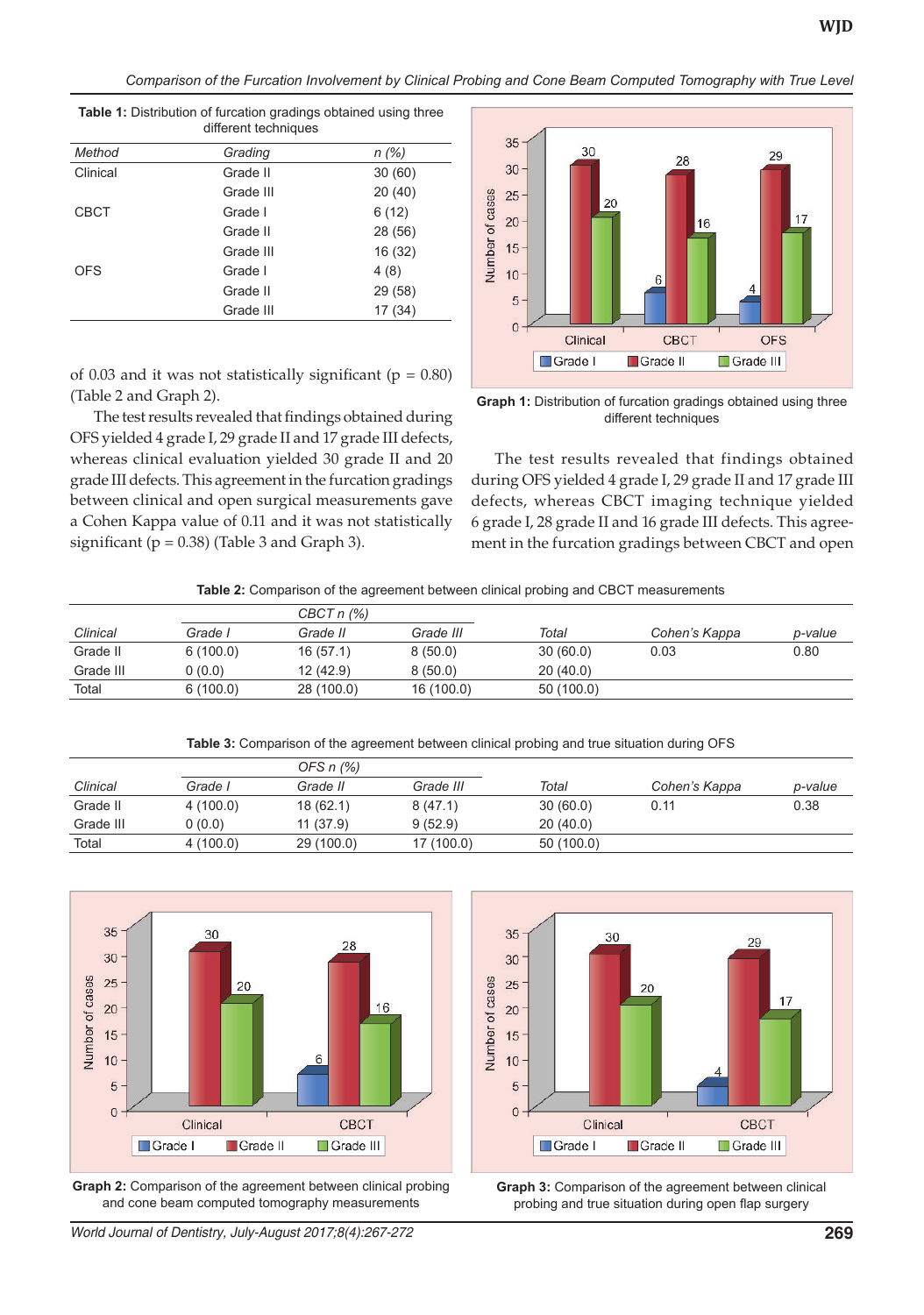| and the studion during Or O |          |                |            |           |               |                      |
|-----------------------------|----------|----------------|------------|-----------|---------------|----------------------|
|                             |          | OFS $n$ $(\%)$ |            |           |               |                      |
| <b>CBCT</b>                 | Grade I  | Grade II       | Grade III  | Total     | Cohen's Kappa | p-value              |
| Grade I                     | 4(100.0) | 2(6.9)         | 0(0.0)     | 6(12.0)   | 0.89          | < 0.001 <sup>a</sup> |
| Grade II                    | 0(0.0)   | 27(93.1)       | 1(5.9)     | 28(56.0)  |               |                      |
| Grade III                   | 0(0.0)   | 0(0.0)         | 16(94.1)   | 16(32.0)  |               |                      |
| Total                       | 4(100.0) | 29 (100.0)     | 17 (100.0) | 50(100.0) |               |                      |

**Table 4:** Comparison of the agreement between measurements obtained using CBCT imaging and true situation during OFS

aStatistically significant, Cohen's Kappa Coefficients; <0.0 or negative values: No agreement; <0.2: Poor agreement; 0.21-0.40: Fair agreement; 0.41-0.60: Moderate agreement; 0.61-0.80: Good agreement; >0.80: Very good agreement



**Graph 4:** Comparison of the agreement between measurements obtained using CBCT imaging and true situation during OFS

surgical measurements gave a Cohen Kappa value of 0.89 and it was statistically significant ( $p = 0.001$ ) (Table 4 and Graph 4).

## **DISCUSSION**

 The progress of periodontal disease results in attachment loss, sufficient enough to affect the bifurcation or trifurcation of multi-rooted teeth.<sup>11</sup> The risk of losing the affected tooth increases when a furcation becomes visible.<sup>12</sup> The magnitude of furcation disease can be determined by evaluating the extent of vertical and horizontal bone  $loss<sup>13</sup>$ 

 Proper presurgical furcation diagnosis is generally performed with a good comprehensive periodontal examination by clinical probing and radiographic imaging. Conventional radiographic techniques have their limitations in diagnosing furcation involvement like overlapping of anatomical structures and lack of 3D information; therefore, the use of 3D imaging may provide the clinician with a better diagnostic tool for furcation diagnosis and management. The body of literature clearly shows the benefits of using CT and CBCT imaging systems for diagnosing osseous defects. However, due to high cost and radiation dose, the use of CT has been limited.<sup>14</sup>

 CBCT, on the contrary, differs from CT in that, it uses a single X-ray source that produces a cone beam of radiation (rather than a fan beam, as with CT).<sup>15</sup> A single rotational sequence would capture enough data for volumetric image construction.<sup>16</sup> When compared to periodontal probing and 2D intraoral radiography, 3D CBCT scanning was found to be more effective in assessing periodontal structures.<sup>17</sup> Noujeim et al<sup>18</sup> created periodontal lesions of different depths in dried human hemi-mandibles and analyzed them using intraoral radiography and CBCT. They found that CBCT was more accurate in detecting the defects than the conventional radiograph. Vandenberghe et al<sup>14</sup> studied 30 periodontal bone defects of two adult human skulls using intraoral digital radiography and CBCT to assess and compare periodontal bone levels and defects. The study concluded that the intraoral radiography was significantly better for contrast, bone quality, and delineation of lamina dura, but CBCT was superior for assessing crater defects and furcation involvements.

 Phase I therapy was performed before FP to avoid any interferences in the measurement due to deposits on the root surfaces. Following phase I therapy, the teeth selected for the study were evaluated clinically for furcation involvement using Nabers probe. In a prospective study with 100 molars, a good-to-excellent agreement of replicate measurements of furcation degrees was obtained with a Nabers probe for a single operator  $(kw = 0.706 - 0.944)$  without significant differences between furcation.<sup>19</sup> However, Theil et al<sup>20</sup> found that probe readings are not a very precise measure of attachment loss, predominantly with increasing severity of destruction and with multi-rooted teeth. There are multiple classification systems described by authors, such as Glickman et al, Goldman et al, Hamp et al. Ramfjord and Ash, Tarnow & Fletcher et al, Eskow and Kapin et al, Fedi et al, and Ricchetti et al.<sup>21</sup>

Glickman's classification was used in this study as it is the most commonly used system of classification and also because most of the dentists are well versed with it.

 Among these, molars with grades II and III furcation involvement were included in this study as surgery is indicated in only grades II and III furcation involvement.

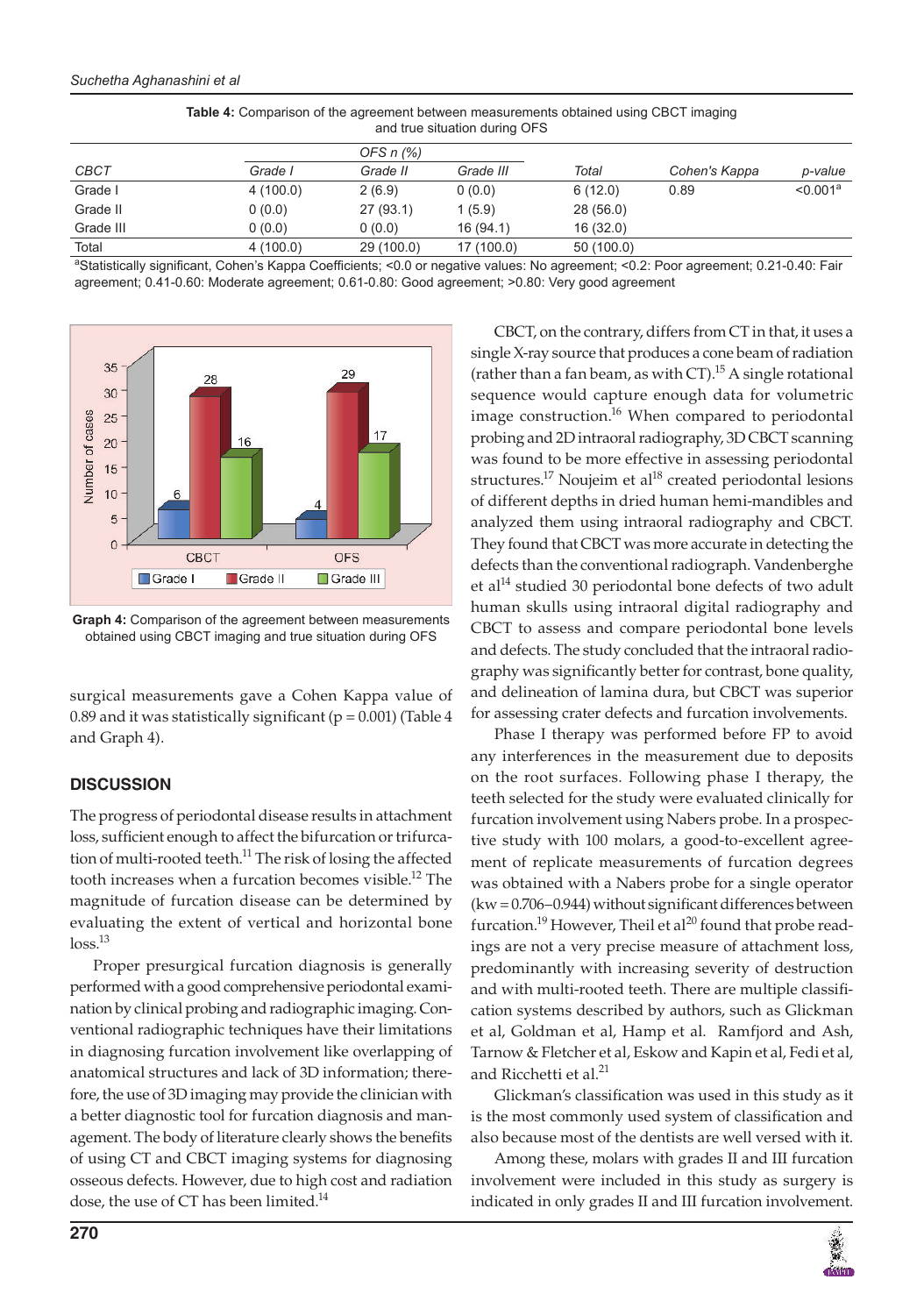The measurements obtained by clinical probing and CBCT were then compared with true level of involvement seen during OFS. The statistical analysis used was Cohen's Kappa statistics as it is appropriate for binomial variables or categorical variables that are not ordinal. There was only 3% agreement between clinical probing and linear measurements obtained using CBCT and it was not statistically significant ( $p = 0.80$ ). This high disagreement attained could have occurred due to the exclusion of grade I furcation involvements before clinical probing in the study. Hence, we can infer from these results that 24% of clinical probing measurements acquired were overestimated than the CBCT measurements. Similar results were obtained by Walter et al wherein he found that the degree of furcation involvement for maxillary molars noted during clinical examination only correlated with CBCT measurements 27% of the time, while 29% of clinical measurements were overestimated and 44% were underestimated.<sup>22</sup>

There was only 11% agreement between clinical probing and linear measurements obtained using OFS and it was not statistically significant ( $p = 0.38$ ). Hence, we can infer from these results that 16% of clinical probing measurements acquired were overestimated than the true situation during OFS. In a similar scenario, Zappa et al reported that 7 and 24% of the measurements in classes I and II furcations respectively, were overestimations compared with OFS.<sup>23</sup> However, contradictory results were obtained by Mealey et al where he found that clinical vertical and horizontal furcation measurements underestimated the furcation defect when compared with surgical measurements.<sup>24</sup>

There was 89% agreement between CBCT and open surgical measurements and it was statistically significant  $(p = 0.001)$ . The results obtained were comparable to the one performed by Qiao et al in 2014. Intrasurgical findings obtained in this study confirmed 86.8% of the CBCT data with a weighed Kappa of 0.976.<sup>25</sup>

Thus, in this study, clinical measurements obtained during an initial periodontal examination was significantly overestimated compared to CBCT and open surgical measurements.

## **LIMITATIONS**

In the present study, there was no categorization done into maxillary and mandibular molars. This could be a limitation of the study since clinical probing of the maxillary molars is difficult compared to mandibular molars due to its complex root anatomy.

#### **CONCLUSION**

The application of CBCT in the dental field as a diagnostic tool to evaluate osseous defects may provide additional benefits to the clinician to address furcation involvements. The utility of small field of view CBCT imaging can provide the clinician and the patient with benefits in evaluating and treating osseous defects. This study certainly does not rule out the need for a comprehensive periodontal examination by a dental professional but it may allow justification to the clinician, especially the periodontist, to use CBCT imaging to accurately assess osseous defects at furcation sites.

#### **REFERENCES**

- 1. Page RC, Kornman KS. The pathogenesis of human periodontitis: an introduction. Periodontol 2000 1997 Jun;14:9-11.
- 2. Page RC, Beck JD. Risk assessment for periodontal diseases. Int Dent J 1997 Apr;47(2):61-87.
- 3. William, FA.; Gerald, WH. Furcation: Involvement and treatment. In: Carranza F, Newman MG, Takei HH, Klokkevold PR, editors. Carranza's Clinical Periodontology. 10th ed. St. Louis, Missouri: Elsevier Publications; 2006. p. 1328
- 4. Kinane, DF. The role of interdental cleaning in effective plaque control: need for interdental cleaning in primary and secondary prevention. In: Lang NP, Attstrom R, Loe H, editors. Proceedings of the European workshop on mechanical plaque control. Chicago: Quintessence; 1998. p. 314
- 5. Tugnait A, Clerehugh V, Hirschmann PN. The usefulness of radiographs in diagnosis and management of periodontal diseases: a review. J Dent 2000 May;28(4):219-226.
- 6. Eickholz P, Hausmann E. Accuracy of radiographic assessment of interproximal bone loss in intrabony defects using linear measurements. Eur J Oral Sci 2000 Feb;108(1):70-73.
- 7. Mohan R, Singh A, Gundappa M. Three-dimensional imaging in periodontal diagnosis—Utilization of cone beam computed tomography. J Indian Soc Periodontol 2011 Jan;15(1): 11-17.
- 8. Tsiklakis K, Donta C, Gavala S, Karayianni K, Kamenopoulou V, Hourdakis CJ. Dose reduction in maxillofacial imaging using low dose Cone Beam CT. Eur J Radiol 2005 Dec;56(3):413-417.
- 9. Dental Practice Education Research Unit. Available from: https://www.adelaide.edu.au/arcpoh/dperu/cpep/info/ furcation.html. Accessed on 21-02-2017 at 10.32 am
- 10. Allen J. Evaluation of maxillary molar furcations. Clinical measurements versus cone beam computed tomography. A thesis submitted in partial fulfilment of the requirements for the degree of Master of Science in Dentistry. Richmond, Virginia: Commonwealth University. 2014
- 11. Parihar AS, Katoch V. Furcation involvement and its treatment: a review. J Adv Med Dent Sci Res 2015 Jan-March;3(1): 81-87.
- 12. Papapanou PN, Tonetti MS. Diagnosis and epidemiology of periodontal osseous lesions. Periodontol 2000 2000 Feb;22: 8-21.
- 13. van der Velden U, de Vries JH. The influence of probing force on the reproducibility of pocket depth measurements. J Clin Periodontol 1980 Oct;7(5):414-420.
- 14. Vandenberghe B, Jacobs R, Yang J. Detection of periodontal bone loss using digital intraoral and cone beam computed tomography images: An *in vitro* assessment of bony/infrabony defects. Dentomaxillofac Radiol 2008 July;37(5):252-260.